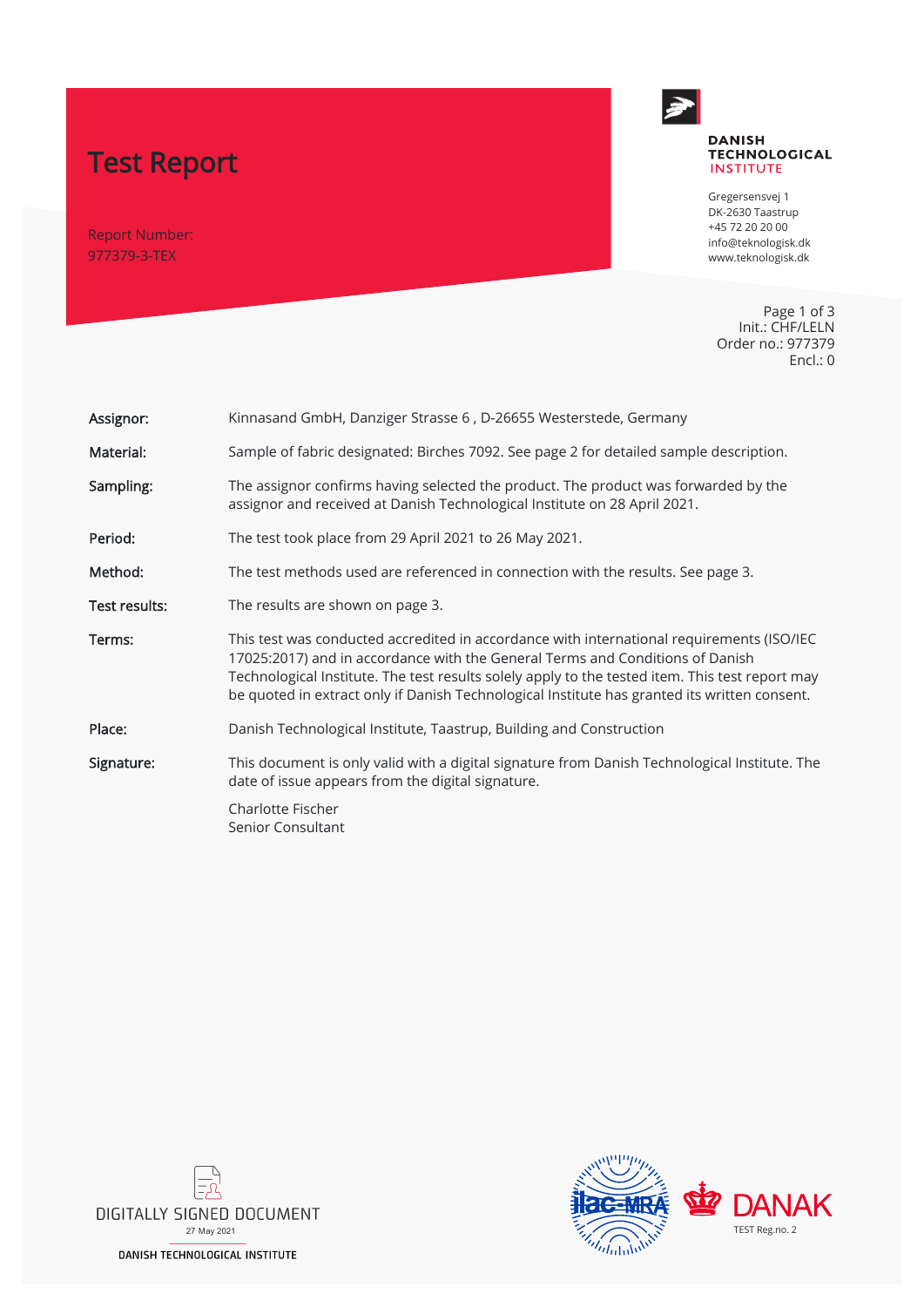

## Samples

| Sample mark | Description                                                 | Photo |
|-------------|-------------------------------------------------------------|-------|
| Col. 0001   | Sample of fabric<br>Designated: Birches 7092<br>color. 0001 |       |
| Col. 0011   | Sample of fabric<br>Designated: Birches 7092<br>color. 0011 |       |
| Col. 0006   | Sample of fabric<br>Designated: Birches 7092<br>color. 0006 |       |
| Col. 0014   | Sample of fabric<br>Designated: Birches 7092<br>color. 0014 |       |